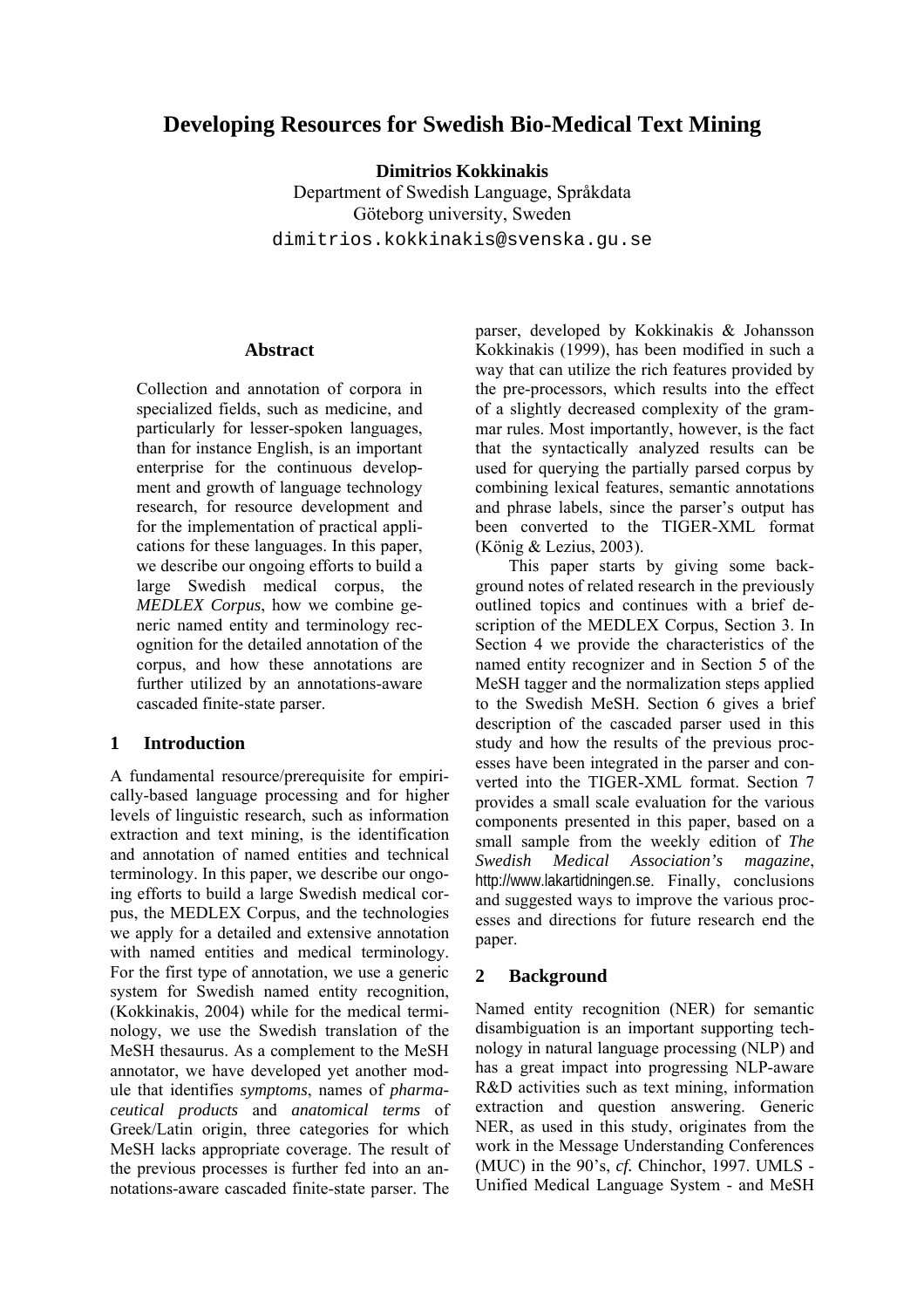(a major component/subset of the previous) have been used for the annotation and indexing of various types of biomedical corpora and clinical texts, particularly for English, German and French, both in the context of monolingual (Cooper & Miller, 1998; Nadkarni *et al.*, 2001; Shin *et al.*, 2004; Friedman *et al.*, 2004 and Struble & Dharmanolla, 2004) and bi/multilingual studies (Volk *et al.*, 2002; Marko *et al.*, 2003). Considering biomedical corpora and its linguistic processing, the far more cited corpora originates from the MEDLINE database. Particularly, the GENIA corpus (Kim *et al.*, 2003) has been used in many bio-NLP related activities; e.g. Yakushiji *et al.* (2001), by applying a full parser for the extraction of argument structures.

## **3 A Swedish Medical Corpus**

To the best of our knowledge there are currently no Swedish medical corpora (structurally and/or linguistically annotated or even un-annotated) available. Even for more widely-spoken languages, except probably for English, there only a few biomedical annotated resources known to the scientific community (e.g. Wermter & Hahn, 2004, for German), a fact that constitutes a bottleneck for bio-NLP research and might have implications for the design and implementation of a whole range of more effective biomedical applications for lesser spoken languages. Even though, in a survey conducted by Cohen *et al.* (2005) six English corpora (data sets) were examined w.r.t. structural and linguistic characteristics, only one of these (GENIA) was found suitable for evaluating the performance of basic pre-processing tasks. The material tested by Cohen *et al.* included only abstracts and a limited range of genres; while the authors discuss that the annotation format seems to have an effect on wide-spread usage of these sets.

The MEDLEX Corpus<sup>[1](#page-1-0)</sup> consists of a variety of text-documents related to various medical text subfields, and does not focus at a particular medical genre. Primarily, due to the lack of very large Swedish resources within a particular specialized area. Thus, the texts range through many sub-domains, genres and specialized topics, including pharmacology. All text samples (6 mil.

tokens) are fetched from heterogeneous web pages during the past year, and include: *teaching material, guidelines, official documents, scientific articles from medical journals, conference abstracts, consumer health care documents, descriptions of diseases, definitions from on-line dictionaries, editorial articles, patient's FAQs* etc. A large portion of the MEDLEX documents were in (X)HTML format, while there were a number of documents in PDF or in MS Word format. However, all texts have been converted to text files, tokenized and part-of-speech annotated, while a number of structural characteristics have been preserved using XML markup, particularly the source of origin, the title and date of issue of each article (where possible).

## **4 (Generic) NE Recognition**

There is a whole range of named entities that can be encountered in various types of texts, and not only the "classical", in the NER bibliography, types of named entities, i.e. *person, location* and *organization*, from which the designation "generic" originates. Following the paradigm proposed by Sekine (2004), we apply a rather finegrained NE system for Swedish capable of recognizing eight main categories (*person*, *location*, *organisation*, *event*, *object*, *work & art*, *time* and *measure*) and nearly sixty subtype named entities, including a large set of different types of measure subgroups, such as: *pressure*, *frequency*, *weight*, *dosage*, *speed*, *volume* and *temperature*. The system is described in Kokkinakis (2004) and is based on a modular and scalable architecture consisting of five major components, making a separation between lexical, grammatical and algorithmic resources. The five components are:

- lists of multiword names taken from various Internet sites;
- a shallow parsing component that uses finite-state grammars, one grammar for each type of NE recognized
- a module that uses the annotations produced by the previous two components (which have a high rate in precision) in order to make decisions regarding possibly un-annotated entities. This module is inspired by the *Document Centred Approach* by Mikheev *et al.* (1999). This is a form of on-line learning from documents under processing which looks at

<span id="page-1-0"></span><sup>&</sup>lt;sup>1</sup> Our motivation in collecting and annotating a Swedish medical corpus initiated by the need to support lexical acquisition and further population of term databases, during our department's involvement in the EU-funded Network of Excellence: *Semantic Interoperability and Data Mining in Biomedicine* - NoE 507505.4.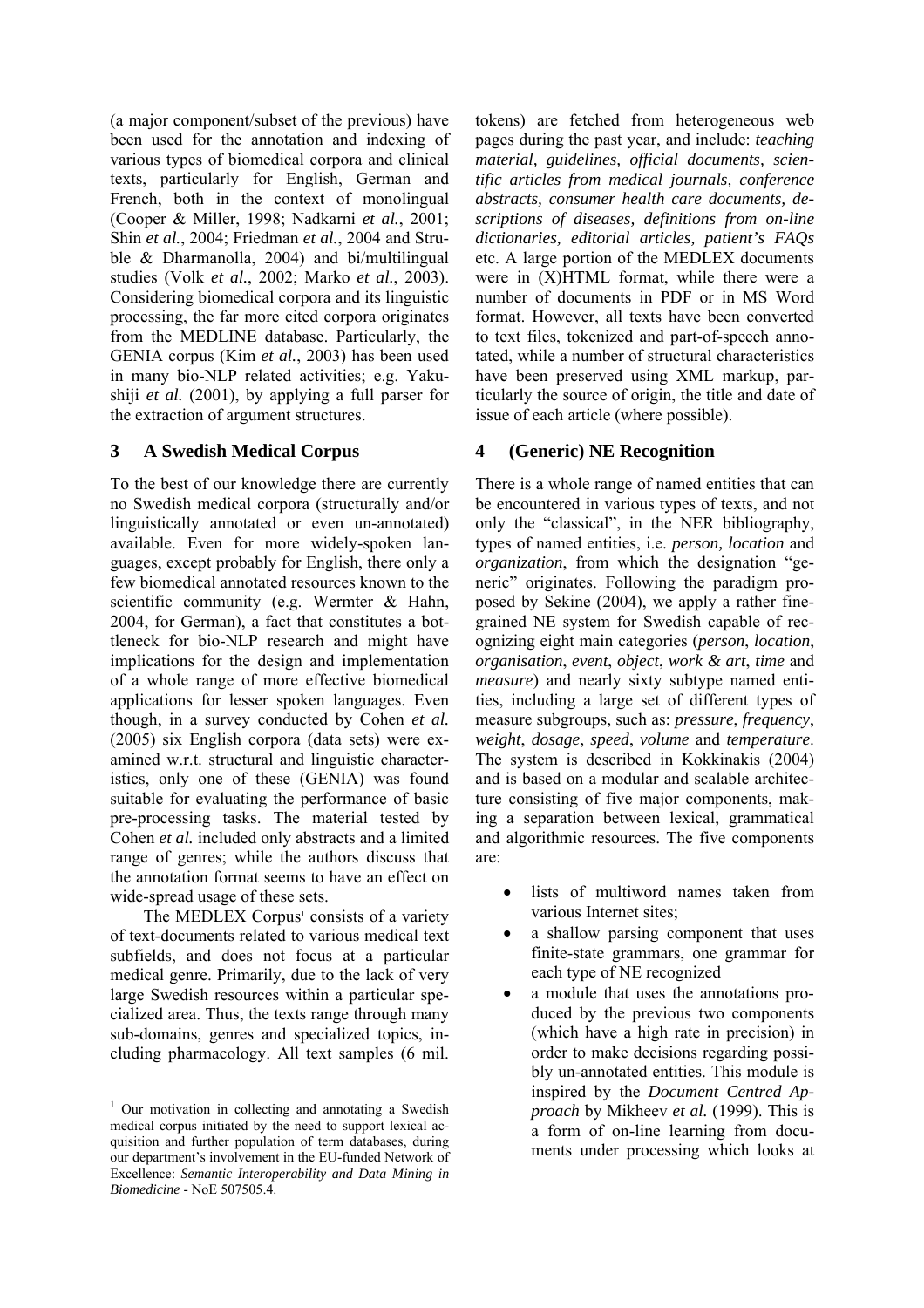unambiguous usages for assigning annotations in ambiguous words<sup>2</sup>

- lists of single names (approx. 100,000)
- a theory revision and refinement module making a final control on an annotated document with named-entities in order to detect and resolve possible errors and assign new annotations based on existing ones, for instance by combining various annotation fragments

The generic NER system's performance has been evaluated on Swedish electronic patient records for each named entity type separately (Kokkinakis, 2005), except the *measure* module which was only evaluated for precision<sup>3</sup>. For the evaluation, the standard metrics Precision [(Total Correct + Partially Correct) / All Produced Annotations] and Recall  $[Recall = (Total Correct +$ Partially Correct) / All Possible Annotations] were used. Partially correct means that two annotations are not completely identical but that partial credit should be given. For instance, if the system produces a partial annotation for the expression: "*National Institute of Child Health and Human Development*" as "*<ENAMEX TYPE="ORG" SBT="CRP">National Institute of Child Health</ENAMEX> and Human Development*" (where ORG=ORGanization and CRP=CoRPoration), instead of marking the whole string, then, the produced annotation is not 100% correct but neither 100% wrong. Therefore, such annotations received the score 0.5, half point, instead of 1. In a study reported by Kokkinakis (2005) the evaluation figures for each entity group ranged between 69,9%-100% precision and 66%-98% recall.

## **5 Swedish MeSH**

The Medical Subject Headings, [MeSH®,](http://www.nlm.nih.gov/mesh/meshhome.html) is the controlled vocabulary thesaurus of the NLM, U.S. National Library of Medicine. The original data from NLM have been supplemented with Swedish translations made by staff at the Karo-linska Institute Library<sup>[4](#page-2-2)</sup> based on the year  $2006$ MeSH.

### **5.1 Term Conversion & Normalization**

A number of conversion and normalization steps were applied to the original material. These steps were necessary before the actual implementation of the MeSH-annotator due to the nature of the original data. The implementation follows an almost case-independent (see later this section), finite-state approach.

The first step applied was to change the order of the head and modifier complements as well as term variants with commas, in the original material (Table 1-a). There are several hundreds of such cases in the database (for obvious terminological and lexicographic purposes, e.g. easier sorting based on head words) that had to be changed in order to be able to apply the terminological material on corpora.

The second step was to normalize all noninflected entries into a neutral non-inflected variant, and to add inflectional morphology and morphological variants for each entry (term and modifiers) as an optional feature using regular expressions. This way the annotator could be easily applied on raw (un-stemmed) text, (Table 1-b1&b2). After some initial annotation tests on parts of the MEDLEX corpus, we made some adjustments to the implemented recognizer since we discovered and wanted to capture some frequent phenomena of misspellings, agreement errors and orthographic variants that could be observed in the annotated sample texts. Some of those errors are probably caused by the high variability in the expression of similar concepts by different authors (e.g the following spellings of "diarrhea" could be found in MEDLEX: *diarré, diarre, diarree, diarée, diarrhea, diarrée, diarreé*), and by the influence from the English language, particularly the orthographic variation (e.g. use of 'ph' instead of 'f'; use of 'th' instead of 't' and use of "c" instead of "k"), (Table 1-c). Some (probable) errors in the original material were also corrected, while some discrepancies were minimized and normalized (Table 1-d).

Finally, case folding was applied to all terms, except those consisting of uppercase letters, which were almost exclusively acronyms. This was necessary in order not to introduce new forms of ambiguity during testing. A 100% elimination of case information could introduce new ambiguities between homographs uppercase/low case words. For instance, between *kol/D01.268.150* (i.e. "carbon") and *KOL/C08.381.495.389* (i.e. "Chronic Obstructive Pulmonary Disease").

<span id="page-2-0"></span><sup>&</sup>lt;sup>2</sup> By "document centred" is meant that at each stage of processing the system makes decisions according to a confidence level that is specific to that processing stage, and drawing on information from other parts of the document. 3 The reason has been that at the time of the evaluation there

<span id="page-2-1"></span>was no access to the definition of all measure-related acronyms and abbreviations used in the evaluation texts.

<span id="page-2-2"></span><sup>4</sup> For more information visit: http://mesh.kib.ki.se/swemesh/ swemesh.cfm.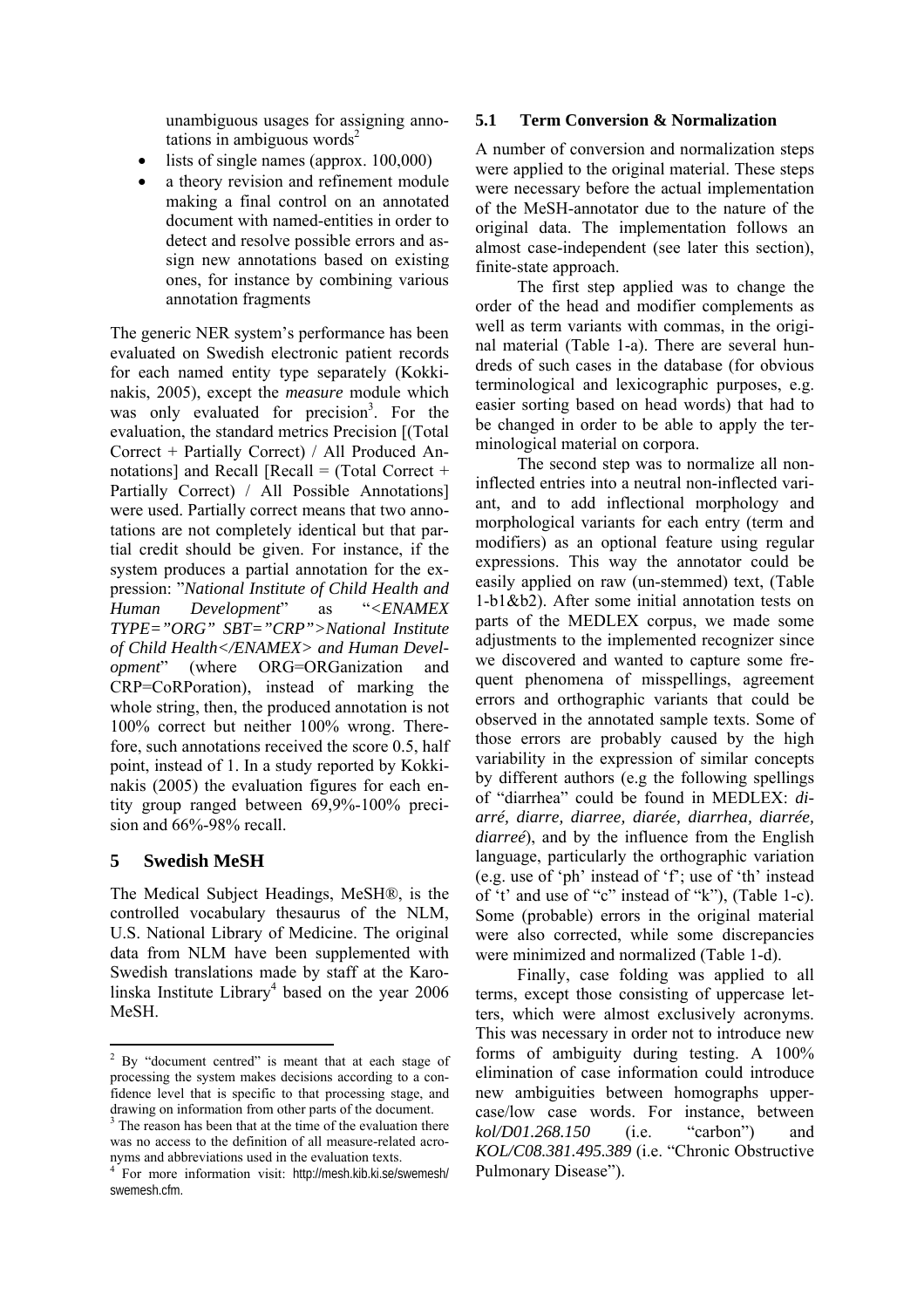| a) word        | Vacciner, orala <i>changed to</i> orala vacciner |  |  |  |
|----------------|--------------------------------------------------|--|--|--|
| order          | Cellulosa, oxiderad <i>changed to</i> oxiderad   |  |  |  |
|                | cellulosa                                        |  |  |  |
| b1) inflection | Sir2-liknande <i>proteiner</i> changed to Sir2-  |  |  |  |
| b2) inflection | liknande protein(er)?                            |  |  |  |
| patterns       | mannosbindande <i>protein changed to</i>         |  |  |  |
|                | mannosbindande protein(er)?                      |  |  |  |
|                | orala vacciner changed to oral(a)? vac-          |  |  |  |
|                | cin(et er erna)?                                 |  |  |  |
|                | oxiderad cellulosa <i>changed to</i> oxide-      |  |  |  |
|                | $rad(e)$ ? cellulosa $(n)$ ?                     |  |  |  |
| c) variability | nervus abducens <i>added</i> n. abducens;        |  |  |  |
|                | staphylococcus aureus <i>added</i><br>staph      |  |  |  |
|                | aureus; aorta added aortae; pleura added         |  |  |  |
|                | pleurae; escherichia coli k12, o157 added        |  |  |  |
|                | e. coli; dyspne <i>added</i> dyspné; +bacter     |  |  |  |
|                | added +bakter; +plasi added +plasia;             |  |  |  |
|                | +diagnos <i>added</i> +diagnosis etc.            |  |  |  |
| d) (possible)  | Both: "anaeroba bakterier" and "gram-            |  |  |  |
| errors and     | negativa <i>anaereoba</i> "                      |  |  |  |
| discrepan-     | Both: "ärftlig amyloidos" and "ärflig            |  |  |  |
| cies           | spastisk paraplegi"                              |  |  |  |
|                | Both: "Barretts esofagus" and "Barrets"          |  |  |  |
|                | metaplasi"                                       |  |  |  |
|                | Both: "Pyruvatkarboxylasbristsjukom"             |  |  |  |
|                | and "I-bristsjukdom"                             |  |  |  |
|                | Use of definite/indefinite<br>forms:             |  |  |  |
|                | "i <i>urinen</i> " and "i <i>urin</i> "          |  |  |  |
|                | Use of singular/plural forms: "septumde-         |  |  |  |
|                | fekt" and "+septumdefekter"                      |  |  |  |

Table 1. Conversion and normalization steps

For the implementation of the MeSH annotator we use the most important subtree hierarchies from MeSH, namely A (Anatomy, 3277 terms), B (Organisms, 5407), C (Diseases, 16334 terms), D (Chemicals and Drugs, 18369 terms), E (Analytical, Diagnostic and Therapeutic Techniques and Equipment, 5265 terms) and F (Psychiatry and Psychology, 1528 terms). Moreover, in order to reduce the ambiguity space of the investigated problem, we decided to only use the upper level (level 0) of the lexical hierarchy for the classification of each term<sup>5</sup>. For instance, the term *beta*-*Lactamases (Betalaktamaser)* has the label *D08.811.277.087.180* which was reduced to *D08 [Enzymes and Coenzymes]*.

### **5.2 Enhancing the Terminology Annotation - Symptoms, Pharmaceuticals and Greek/Latin Terms**

Apart from the MeSH terms, medical corpora contain a lot of other types of terminology that needs special treatment. MesH lacks for instance information on (at least) three types of such terminology: *symptoms*, *names of pharmaceutical*  *products, drugs,* and (anatomical) *Greek and Latin terms*.

Symptoms are usually realized in the Swedish texts either as periphrastic expressions (phrases containing a preposition targeting an anatomical reference), or as compounds (a single orthographic unit) and it is rather difficult to find suitable lexical resources on the Internet in order to simply apply some sort of dictionary lookup process. Therefore, we have investigated the way these expressions are constructed in the collected corpus, by initially selecting a few characteristic symptom key-words, such as *värk* i.e. 'pain' and short phrase fragments, such as *ont i* i.e. 'pain in'. Then, we created regular expressions with this partial information and fragments and applied them on an analysed version of the corpus (annotated with named entities and the MeSH terminology). This way we could: (i) confirm that the patterns were relevant and accurate and, more importantly (ii) identify new symptoms in the near vicinity of the already matched ones and (iii) implement a new set of hand constructed rules using regular expressions with the data gathered by this process. In approx. 75% of the examined cases, more than one symptom was actually co-occurring with other symptoms in the same sentence, sometimes up to five symptoms. Therefore, we could rapidly compile a long list of patterns that are now used for symptom recognition with high coverage.

Several thousand names of pharmaceutical products, particularly names of drugs, have been obtained from the http://www.fass.se, a reference book of all medicines that are approved and used in Sweden, while terminology of Greek/Latin origin, particularly anatomical terms have been downloaded from the Karolinska institutet, at http://www.karolinska.se.

#### **6 Cascaded Parsing**

The results from the NER and terminology recognition are merged into a single representation format and fed into a syntactic analysis module, which is based on the Cass-parser, *Cascaded analysis of syntactic structure*.

| $\langle$ id="c.5 1"> EU                         | NPOONO     | ORGANIZATION |
|--------------------------------------------------|------------|--------------|
| $\times$ id="c.5 2"> ger                         | VMIPA      | N/A          |
| $\texttt{ > 30$                                  | MCOPNO     | CURRENCY     |
| $\texttt{.5 4"> miljoner}$                       | NCUPNI-MSR | CURRENCY     |
| <id="c.5 5"=""> kronor == NCUPNI</id="c.5>       |            | CURRENCY     |
| $\texttt{}$ till                                 | s          | N/A          |
| <id="c.5 7"=""> forskning</id="c.5>              | NCUSNI     | N/A          |
| $<$ id="c.5 8"> om                               | s          | N/A          |
| <id="c.5 9"=""> sjukdomen = NCUSND-MSR</id="c.5> |            | mesh: C23    |
|                                                  |            |              |

Figure 1. Input format for the parser

<span id="page-3-0"></span><sup>&</sup>lt;sup>5</sup> Reduced MeSH hierarchies are used among others by Rosario *et al.* (2002) in an experiment for assigning (English) noun compound relations.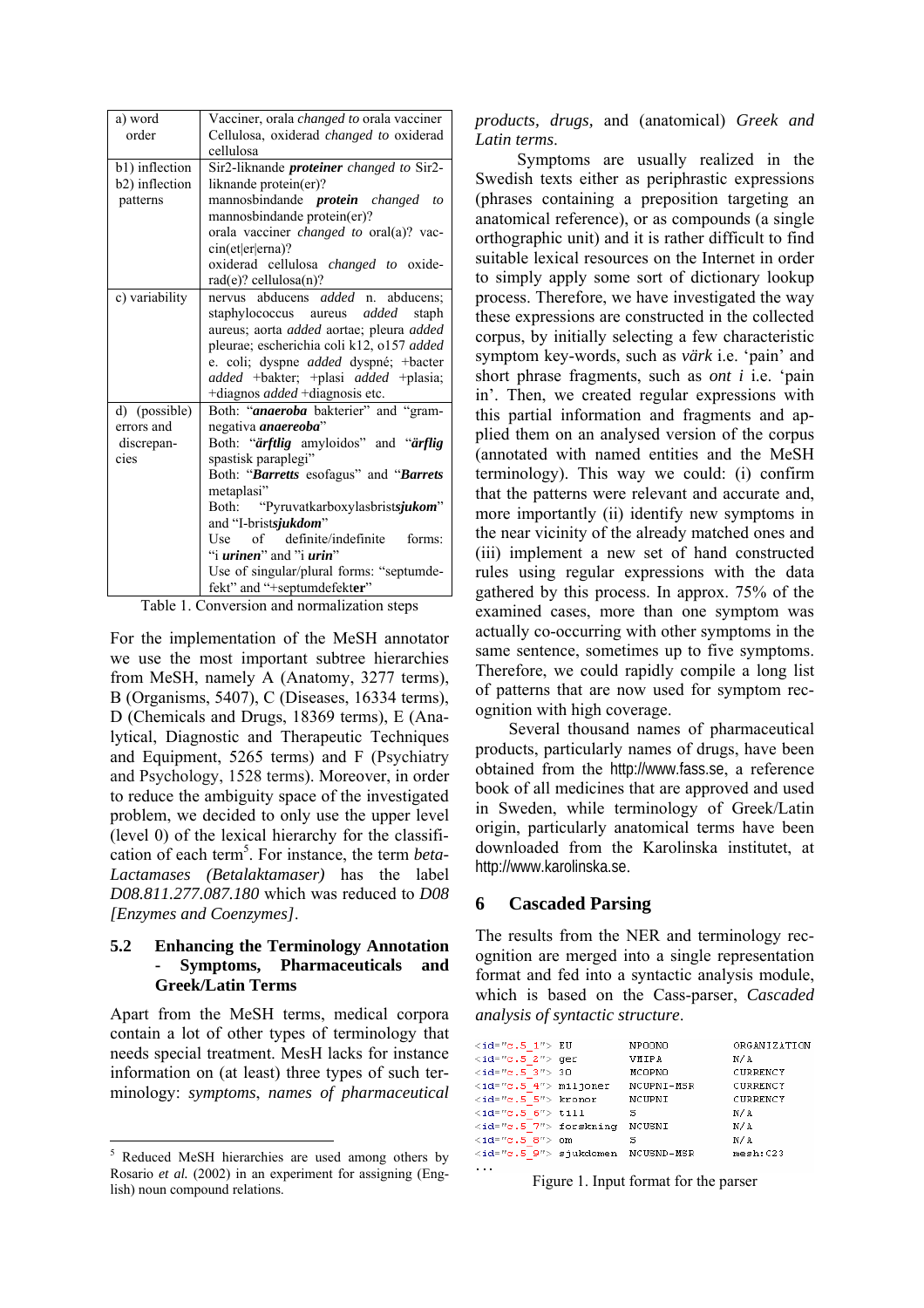

Figure 2. Annotation of the sentence: *EU gives 30 million (Swedish) krona to research on the (diseaase) autoimmune polyendocrine syndrome*."

Cass uses a finite-state cascade mechanism and internal transducers for inserting actions and roles into patterns, and originates from the work by Abney, (1997). The parser we use has been developed by Kokkinakis & Johansson Kokkinakis (1999), and has been modified in such a way that is now aware of the features provided by the pre-processors, which results into the effect of slightly decreased complexity of the grammar rules. Moreover, we also apply a number of pre-processing steps in order to capture a number of difficult linguistic problems at an early stage of parsing, and thus reduce ambiguity at the various levels of the linguistic processing $\delta$ . Thus in all, but the final step, an input text passes a pipeline of finite-state grammars that may add or modify features to the part-of-speech annotated input; including the recognition and annotation of *multi-word expressions, conjoined compounds, phrasal verbs, various types of appositions* and *pre-modifying measure/quantity words*.

The phrase patternss in Cass consist of finite-state rules; in turn bundles of rules are divided into different levels depending on their internal complexity, simpler follow complex ones. Although the evaluation provided in Section 7 is only based on the recognition of noun phrases, it is worth noting that the parsing involves a cascade of *two* major automata, the "phrasal" and the "clausal". The "phrasal" includes: *phrases which include a named-entity annotation* (various labels depending on the entities involved, e.g. 'np-ORG'); *phrases which do not include a named-entity annotation;* ('np'); *adjectival phrases*; ('ap'); *prepositional phrases*;

('pp'); *verbal groups/chains*; ('vg'). The "clausal" automaton includes: *embedded questions with interrogative pronouns*; *relative clauses*; *adverbial* and *infinitive clauses*; *complement clauses*, *wh-questions with interrogative adverb/pronoun*; *yes/no questions*; *copula passive constructions*; various types of *main clauses*; *combinations of various types of main and subordinated clauses* and *constructions without a verbal predicate*. All types of clauses are divided into different levels. The division depends partly on the type of the verbal group and the word order and partly on available lexicalized complementizer or part-of-speech tags that can provide strong evidence for a particular type of clause. Finally, for the annotation scheme of the parsed output we have chosen the TIGER-XML encoding format (König & Lezius, 2003), a flexible graph-based architecture for storage, indexing and querying. This way the syntactically analyzed results can be easily used for querying the partially parsed corpus by combining lexical features, semantic annotations and phrase labels.

#### **7 Evaluation**

We evaluated all major parts of the system on articles taken from the weekly edition of "The Swedish Medical Association's magazine", *Läkartidningen*, number 0550&0601/volumes 102-103, http://www.lakartidningen.se. The material consisted of a small number of articles, 10, a total of 8,490 tokens. The number of articles was kept small since we had to manually verify for each annotated segment, whether the entities and MeSH annotations and, particularly, the disam-biguation of the MeSH annotations<sup>[7](#page-4-1)</sup>, were correct

<span id="page-4-0"></span><sup>&</sup>lt;sup>6</sup> The use of sequential finite-state transducers in a similar fashion as in our paper is described by Aït-Mokhtar & Chanod (1997) for French and Müller (2004) for German.

<span id="page-4-1"></span><sup>&</sup>lt;sup>7</sup> The best scenario would have been to have a trained physician to evaluate the MeSH annotations, but we didn't have that opportunity to do so at the time we conducted this study. However, this is planned in the near future due to our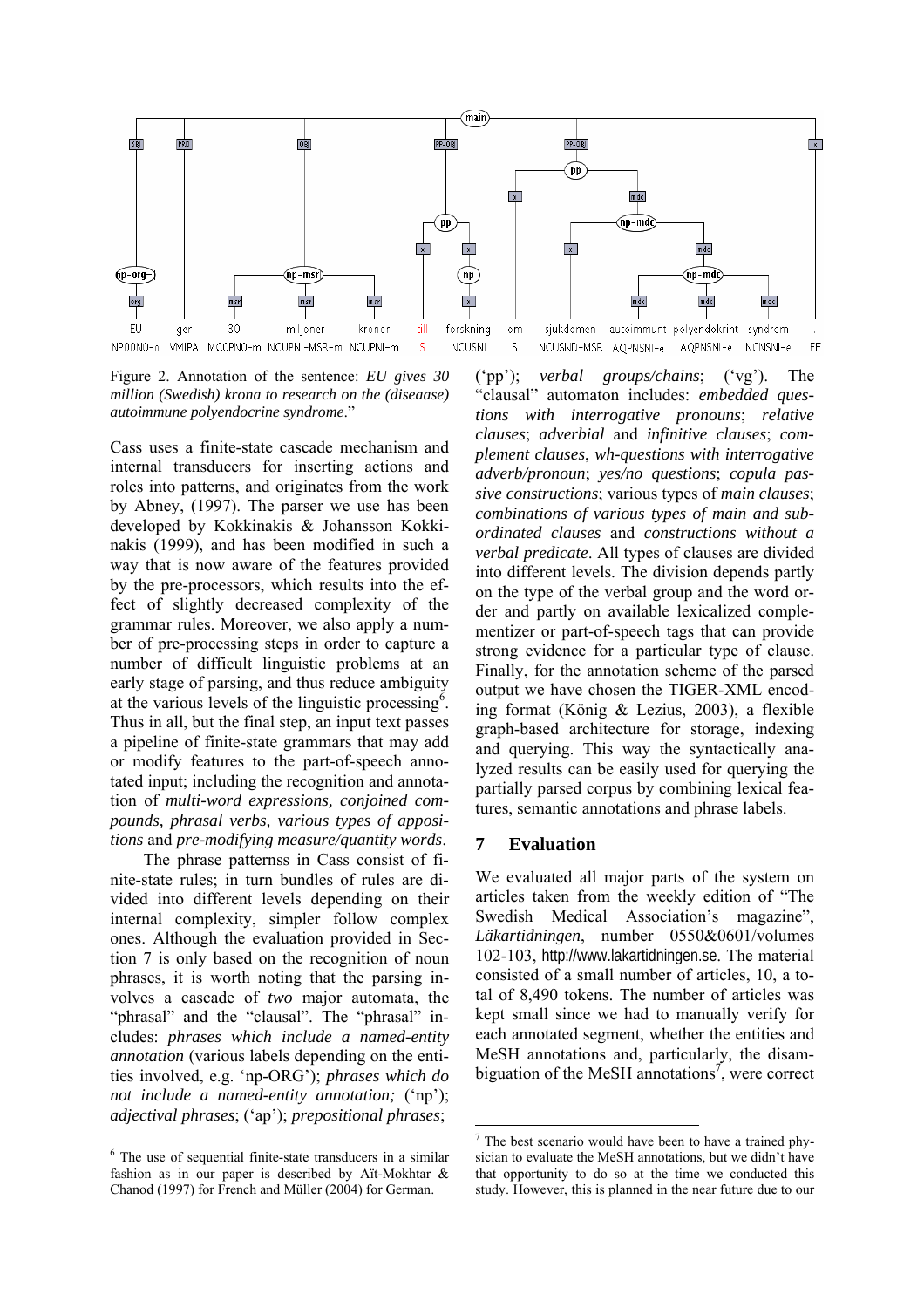or not compared to the on-line MeSH. The evaluation also included the performance of Cass on the recognition of noun phrases $\delta$ , which are considered important segments for indexing.

#### **7.1 Partial Disambiguation of MeSH Terms**

The current implementation applies a partial and simplistic disambiguation methodology in lack of suitable training material and it is inspired by the "one sense per discourse" statement by Gale *et al.* (1992). We observed, therefore, that in many cases the unambiguous readings can help disambiguating the meaning of an ambiguous term (relationship ambiguity), this is what we also call for "contamination" principle; an unambiguous annotation "contaminates" its ambiguous neighbours, hopefully to proper disambiguation. For instance, the fragment "*…lokalanestetikum i inhalation (lidokain, bupivakain) kan blockera symtomen*", i.e "…local anesthetics during inhalation (Lidocaine, Bupivacaine) can block the symptoms", is annotated by the MeSH tagger as "*… lokalanestetikum i inhalation (<mesh tag="D02">lidokain</mesh>, <mesh tag="D02/D03">bupivakain</mesh>) kan blockera symtomen*"; that is "*lidokain*" is annotated as *D02[Acetanilides]* and "*bupivakain*" as *D02[Acetanilides]* and *D03[Pipecolic Acid]*. Thus, according to our assumption that near unambiguous neighbours can disambiguate their ambiguous counterparts, the annotation of "*bupivakain*" will be reduced to *D02* which is actually the preferred meaning. At the same time the system adds a "reliability" attribute to the disambiguated annotation, which indicates the strength of the confidence for the ambiguity elimination, "*<mesh tag="D02" indication= "VERY STRONG"> bupivakain</mesh>*".

Thus, after a first annotation with MeSH, the system collects all annotations already identified in a document and uses the information from the already existing mark-up in order to attempt disambiguation, or even find new annotations, by applying the following algorithm, which progressively weakens the terms' indication of strength, relative to the distance between them:

For each ambiguous annotation in *a single* document at a time:

*if* there is  $\geq$ 1 unambiguous tag(s) in the same sentence and there is an overlap between this/these and an ambiguous one, then reduce the ambiguous tag(s) and note *indication="VERY STRONG"*

*elsif* there is  $\geq$ 1 unambiguous tag(s) in the same paragraph and there is an overlap between this/these and an ambiguous one, then reduce the ambiguous tag(s) and note *indication= "STRONG"*

*elsif* there are  $>1$  unambiguous tag(s) in the same article and there is an overlap between this/these and an ambiguous one, then reduce the ambiguous tag(s) and note *indication="MODERATE"*

The same steps as above also apply when there are more than two ambiguous annotations and there is an overlap between their tags. For instance the tag *C05/C17/C20* in the annotated segment: "*[…] <mesh tag="C05/C17"> reumatiska sjukdomar</mesh> […] <mesh tag= "C05/C17/C20">reumatoid artrit</mesh>*" i.e. "rheumatic diseases ... rheumatoid arthritis" will be reduced to *C05/C17*. Unannotated acronyms, following a MeSH annotation (ambiguous or not) between parenthesis or commas, receive the same annotation as the preceding annotated term. For instance, the acronym *ASD* in the segment: "*<mesh tag="C14/C16">förmaksseptumdefekt </mesh> (ASD)*" i.e. "Atrial Septal Defect" will get the ambiguous annotation *C14/C16*.

Complex cases, and mixture of the above, did occur, such as: "*Kronisk <mesh tag="C08">lungsjukdom </mesh>, som också kallas <mesh tag= "C08/C16">bronkopulmonell dysplasi</mesh> ( BPD )*" i.e. "chronic lung disease, which is also called [Bronchopulmonary](http://mesh.kib.ki.se/swemesh/show.swemeshtree.cfm?Mesh_No=C08.381.125&tool=karolinska)  [Dysplasia](http://mesh.kib.ki.se/swemesh/show.swemeshtree.cfm?Mesh_No=C08.381.125&tool=karolinska) (BSD)". In this case, *C08/C16* will be reduced to *C08*, which will also be the tag assigned to the acronym *BSD*.

 There were also cases of conflicts, when two or more different annotations can be candidates for partial or whole disambiguation of an ambiguous tag. In such cases the annotation is modified according to the one that has the most occurrences in the document.

### **7.2 Results & Discussion**

For the evaluation of the named entities (including the three groups *symptoms*, *drug names* and *Greek/Latin anatomical terms*) we used the metrics precision and recall defined in Section 4. The results from the NER (Table 2) gave high figures in precision and recall which is due to the fact that the system we used has been tested dur-

department's collaboration with the Sahlgrenska university hospital in the Semantic Mining NoE.

<span id="page-5-0"></span><sup>&</sup>lt;sup>8</sup> The parser can also produce more than simple np chunking (see Section 6), for instance identify various types of phrases and clauses as well as syntactic functions, such as subject and object.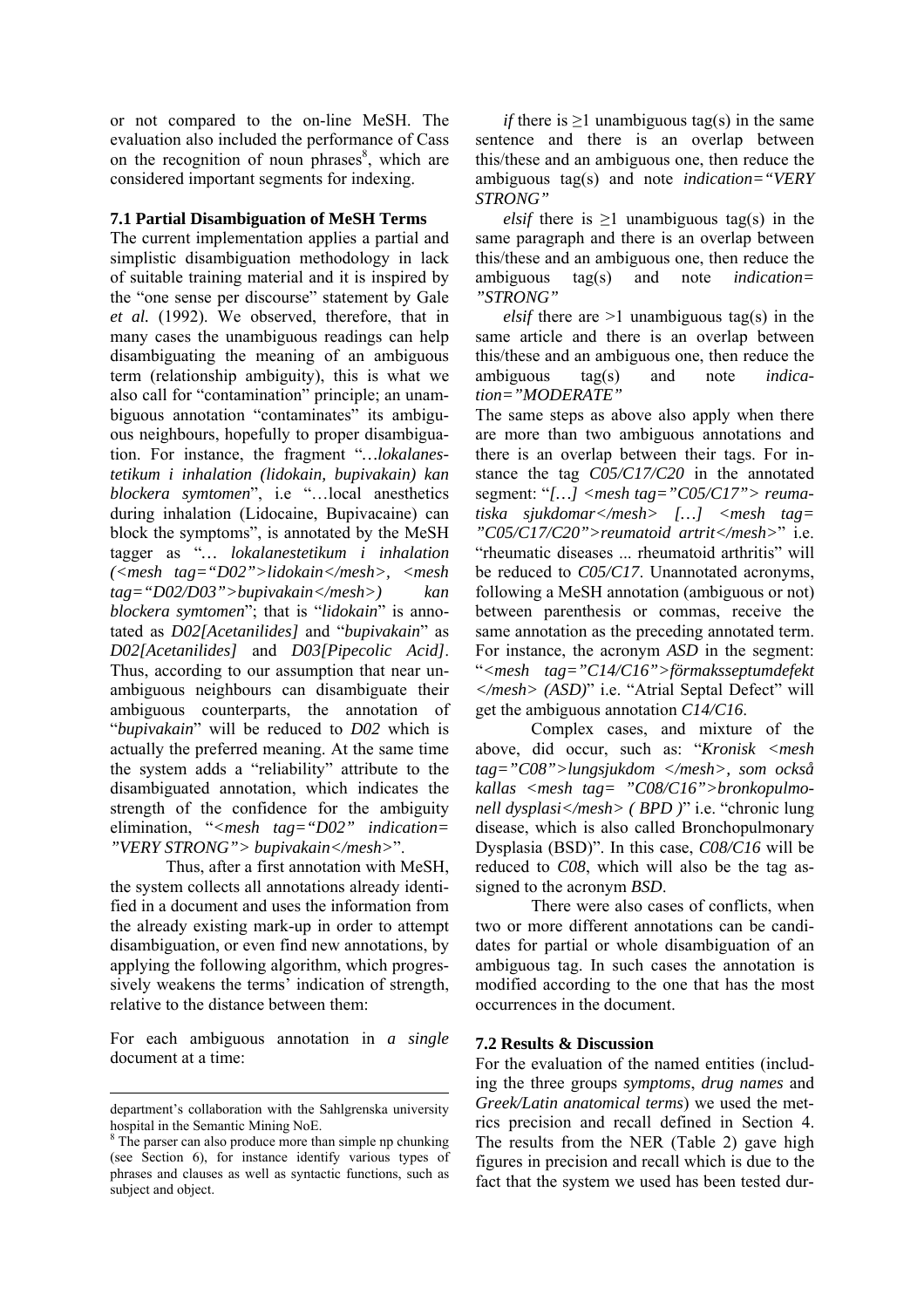ing a long period on various types of texts and that it also utilizes large lexical resources. The only category that had poor performance was the "Wrk&Art" type (e.g. names of projects, books, studies etc). This can be explained by the fact that one of the evaluation articles dealt with the comparison between international scientific studies and trials (e.g. TNT, CTT, IDEAL) using a lot of acronyms without proper introduction<sup>9</sup> with keywords, at least in the near context of the acronyms. There were no cases of event names (e.g. athletic events 'the Olympic Games') or Greek/Latin terms in the sample.

| <b>NE</b>    | C   | P        | W | M  | Pr  | R   |
|--------------|-----|----------|---|----|-----|-----|
| Organization | 29  |          | 3 | 2  | .90 | .93 |
| Person       | 33  | 0        | 5 | 4  | .86 | .89 |
| Location     | 19  | 0        | 0 | 0  |     |     |
| Work&Art     | 13  | 7        | 0 | 23 | .82 | .38 |
| Object       | 3   | $\Omega$ | 0 |    |     |     |
| Event        | 0   | 0        | 0 | 0  |     |     |
| Time         | 89  | 3        | 0 | 12 | .98 | .87 |
| Measure      | 101 | 3        | 0 | 3  | .98 | .95 |
| Symptoms     | 26  | 0        | 0 | 7  |     | .78 |
| Pharmaceut.  | 24  | 0        | 0 | 0  |     |     |
| Greek/Latin  | N   | n        | 0 | 0  |     |     |
| <b>Total</b> | 337 | 13       | 8 | 52 | .97 | .85 |

Table 2. Evaluation results for NER (C=Correct; P=Partial, W=Wrong, M=Missed)

For the evaluation of the MeSH terms we calculated both the amount of ambiguity reduction achieved, for the complete matches, as well as the coverage of the Swedish MeSH on the sample (Table 3).

| all annots. - correct annotations      | $601 - 594$ |
|----------------------------------------|-------------|
| unambiguous MeSH annotations           | 268         |
| initial ambiguous MeSH annotations     | 105         |
| disambiguated 1 MeSH tag left          | 58          |
| disambiguated $>1$ MeSH tags left      | 17          |
| final ambiguous MeSH annotations       | 30          |
|                                        |             |
| # had 1 concept, full match, in MeSH   | 268 (45%)   |
| # had 1 concept, partial match         | 97(16%)     |
| # had >1 concepts, full match, in MeSH | 105 (18%)   |
| # had $>1$ concepts, partial match     | 124 (21%)   |
| # had no match in MeSH*                | $\approx$   |

Table 3. Ambiguity reduction and MeSH coverage (\*subjective estimation)

The small scale experiment revealed some incompleteness of the Swedish MeSH w.r.t. applying it to the text sample. Some of the terms not recognized included: *sitosterolemi*, *kampesterol*, *lykopen, tunntarmspassage*. At the same time, simple steps (for instance by using orthographic

variants and normalization, Section 5.1) have the ability to considerably increase coverage and thus aid the enhancement of the current gaps. Swedish is a compound language and thus compounding can be utilized for fast accessing to partially annotated segments that can aid the enhancement of the MeSH hierarchy (e.g. *knä<mesh tag="A02">skelettet</mesh>*, *re <mesh tag="C23">infarkt</mesh>*, *serum <mesh tag= "D04/D10">kolesterol</mesh>*) by applying some suitable interface, an important research topic that requires further investigation.

A handful of simple heuristic pattern matching rules could also capture a number of unknown to the system acronyms and thus assign a MeSH label. This is an important part of the annotation of the documents, since acronyms are usually introduced once in a text and then frequently used in the same document instead of the expanded form. There were a few forms (7 occurrences) of lexical ambiguity, homography/homonymy, between terms and non-medical words (e.g. "*sena" – 'late' and 'tendon[A02]'*; "*hand" – in adverbial phrases 'i första hand' and 'hand[A01]'*; "*sänka" - 'to sink' and 'blood sedimentation[E01]' and "leder" – 'to lead' and 'joints[A02]'.*

Finally, for the evaluation of the noun phrases we calculated the number of nps correctly and partially identified as well as the erroneously and the missed ones. There were 2,509 noun phrases marked by the parser. 2,422 (96,5%) were correctly identified, 59 (2,3%) were partially identified, while 22 (0,9%) were wrong and 6 were missed (0,2%). Most of the wrong and missed ones depend on a combination of erroneous part-of-speech annotation (e.g. long sequences of English segments, in which some words were tagged as verbs) and wrongly identified elliptical and coordinated phrases.

## **8 Conclusions**

We have outlined our continuous work on gathering and linguistically processing a Swedish medical corpus. There are several issues that need to be investigated in more depth. For instance, the use of a human in the process loop, in order to inspect intermediate results. The need to conduct an evaluation on a larger scale, and possibly using the full MeSH levels, and/or doing things in another order. Maybe the MeSH results can benefit from applying parsing before annotation, and thus let the MeSH tagger only look inside np's. For the coverage of MeSH, a trained

<span id="page-6-0"></span><sup>&</sup>lt;sup>9</sup> Maybe most of these acronyms are considered as "obvious" to the target audience of the magazine.